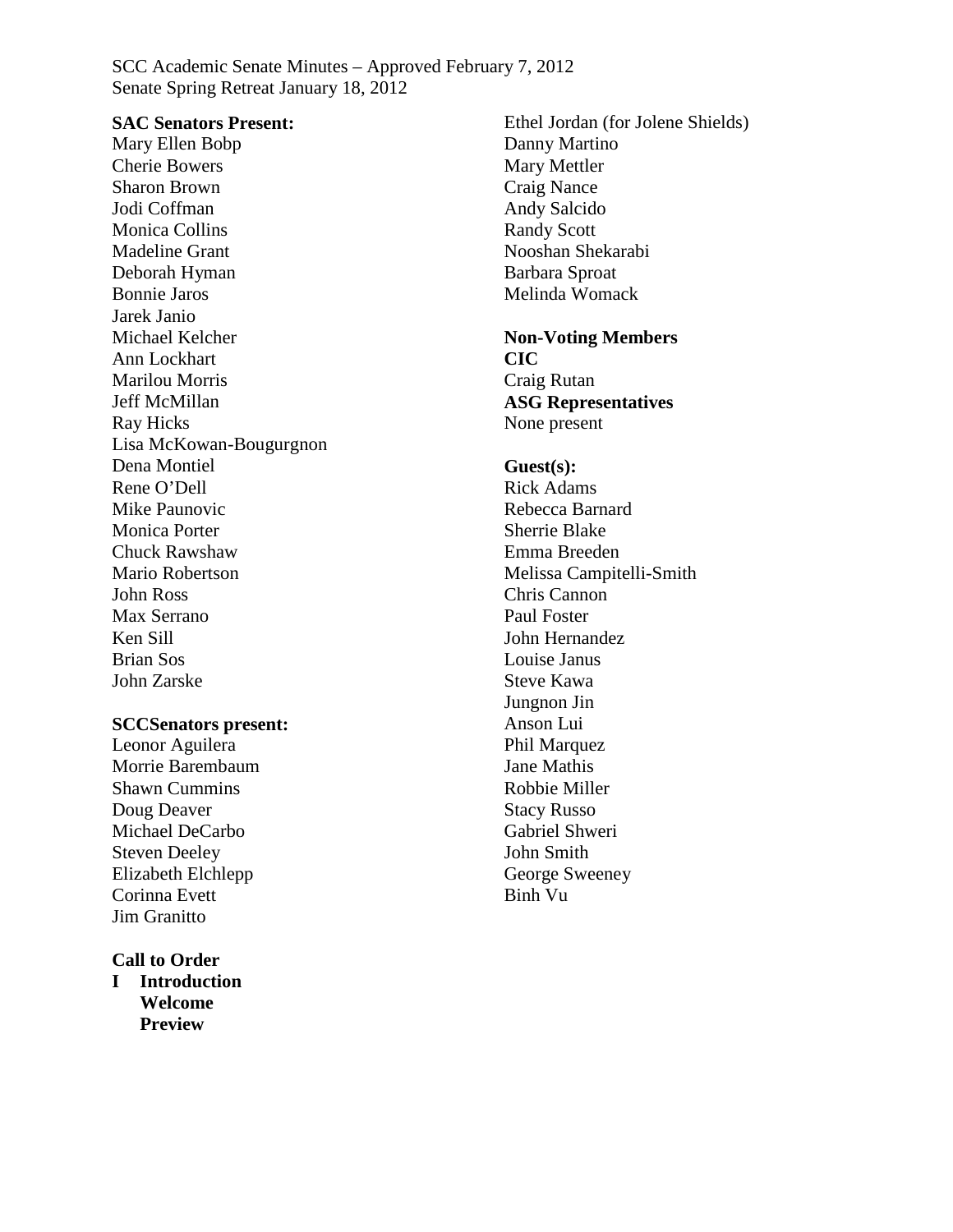## SCC Academic Senate Minutes – Approved February 7, 2012 Senate Spring Retreat January 18, 2012

## **II Participatory governance and 10 plus one (Appendix 1 – Participatory Governance)**

- 1 Presidents Barembaum and Hicks presented an overview of the formation and role of Academic Senates as created by law, code and regulation.
- 2 The State Academic Senate is available for presentations, assistance and issue resolution.
- 3 The Senators and guests were then tasked with discussing the responsibilities of the Senates and the future roles they may play.

## **During Discussion**

- 1 Professor Janio asked that Continuing Education from SAC be granted more Senate representation as he is the only representative for an entire school; further, Continuing Education does not feel that they are understood enough and would like to present an overview of the program to the Senates.
- 2 Professor Morris asked that there be a more formalized forum for communication between the Colleges.
- 3 Professor McMillan said his group discussed that there needs to be more communication prior to emergencies.
- 4 Professor Granitto said his group was discussing the relationship between the Faculty Union and the Senate regarding distinct responsibilities and areas of overlap.
- 5 Professor Jaros discussed that the Senates need to address that Faculty obligations have been increasing and Faculty members are now required do much more than once asked; this impacts the ability to provide effective participatory governance.
- 8 Professor Brown added that not only is it meetings, it is also numerous emails and electronic obligations.
- 9 Professor DeCarbo discussed revitalizing the District Senate, exploring/dispelling the perceptions the colleges have of one another, and the necessity of common curriculum.

## **III Where did the ending balance come from? (Appendix 2 – Budget Analysis)**

- 1 President Hicks presented a spread sheet exploring past budgeted amounts and the actual amount spent as an attempt to answer this question.
- 2 There were other important questions raised:
	- A How responsive is the budget to the actual? What is left over and what is budgeted for the next year?
	- B Is there a student at the end of the expenditure? If not, then why should the District be spending money here?
	- C Who decided this? Where was the discussion made? How does this directly impact the students?

## **IV Student Success Task Force**

1 Presidents Barembaum and Ray Hicks introduced the topic and asked for Faculty input.

## **V Adjournment**

The retreat was adjourned at 11:55 a.m.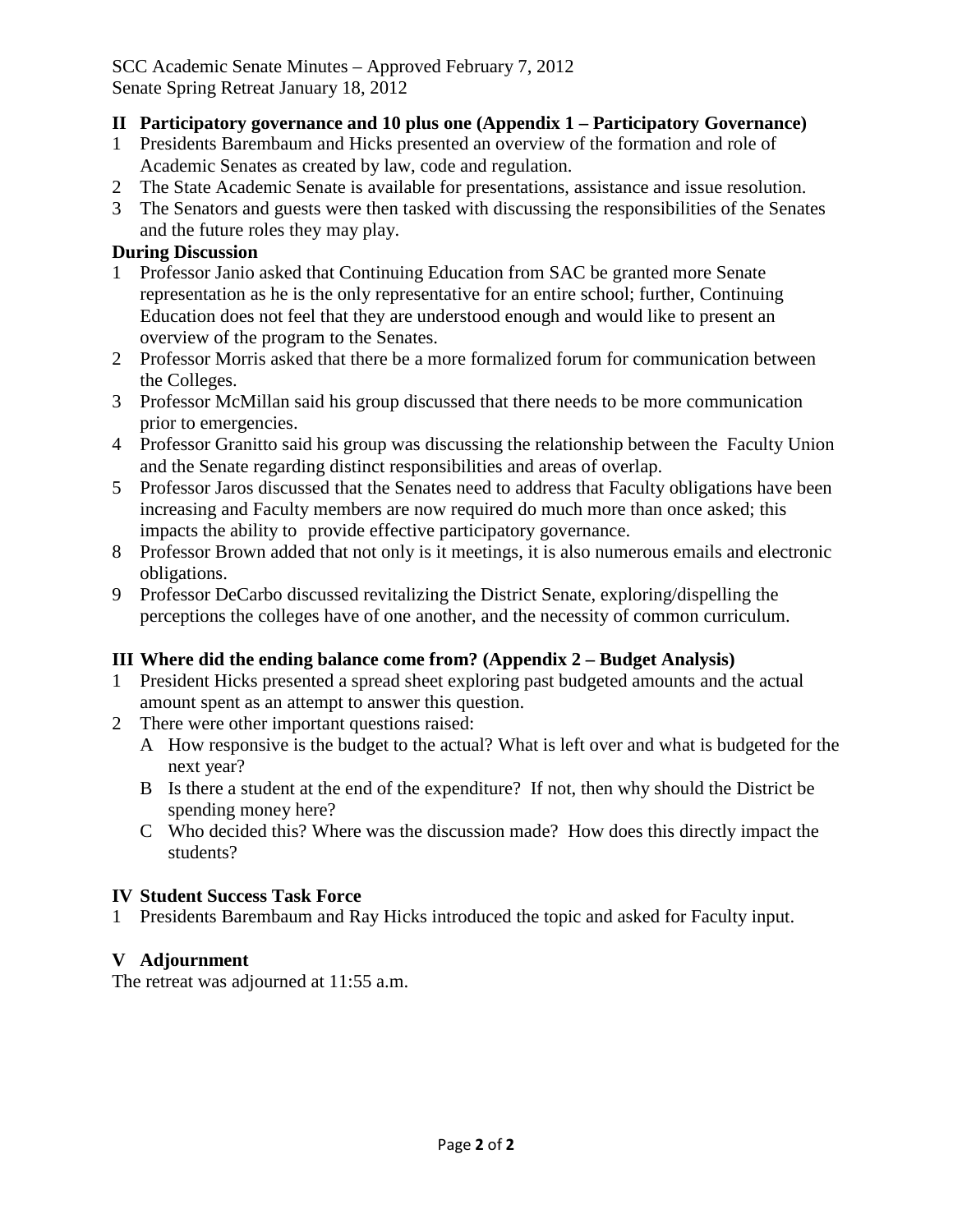# **Participatory Governance**

## Effective Faculty Leadership and the Role of the Academic Senate in a Collegial **Setting**

Mark Wade Lieu, President Academic Senate for California Community Colleges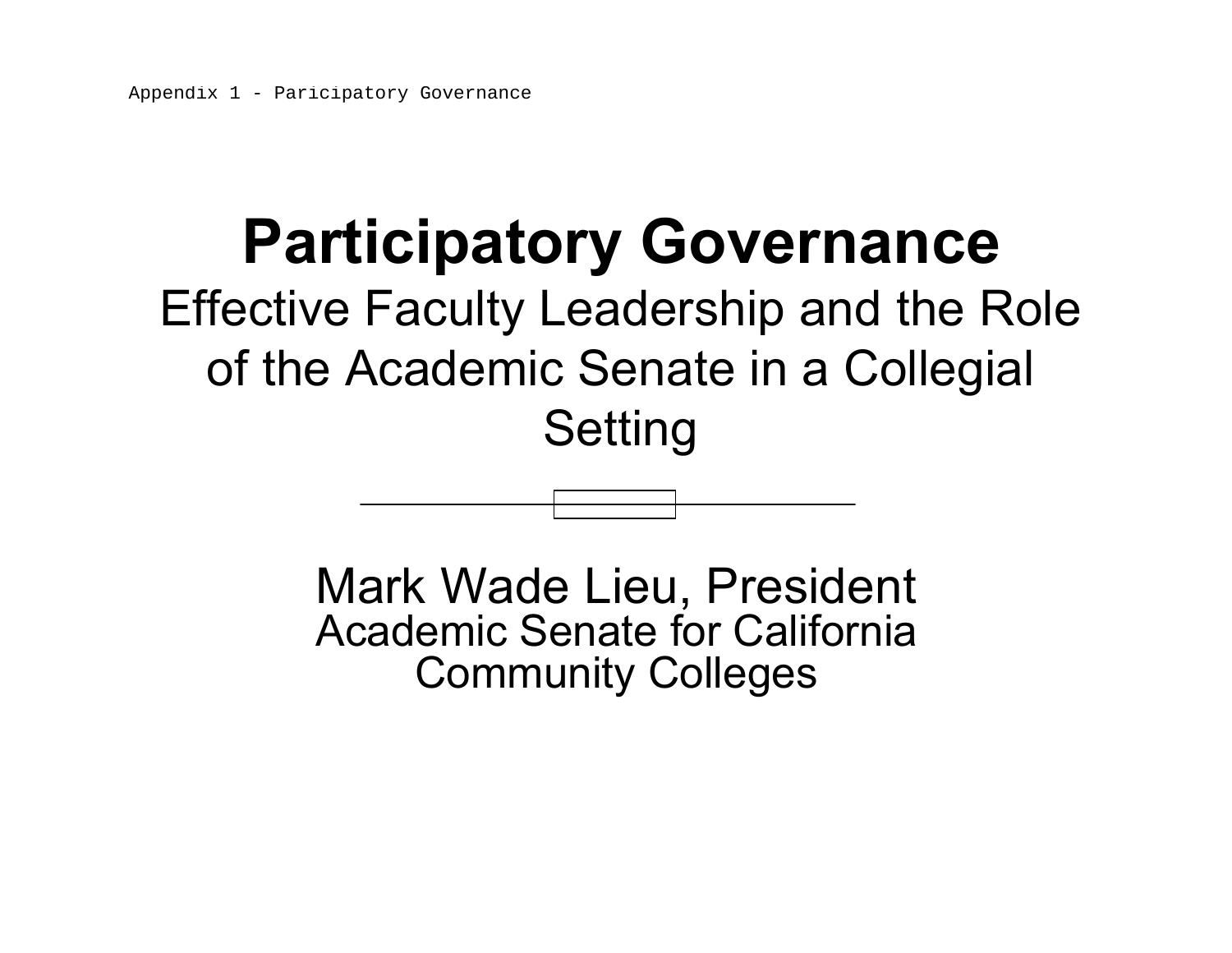

- **. Understand the role of the Academic** Senate
- **. Use the power of the Academic Senate** wisely

## The Basis for Senate Power

 $\overline{\phantom{a}}$ 

Education Code Title 5 Regulations **Guidelines** 

## California Education Code

 $\overline{a}$ 

- **E** Laws resulting from legislation
- **Requires legislation to be changed**
- **Always supercedes Title 5 regulation**

#### Title 5  $\overline{\phantom{a}}$

- ! California Code of Regulations
- **Derived by the Board of Governors from** the California Education Code
- **Division 6 applies to California** Community Colleges
- $\blacksquare$  Is regulation with the force of law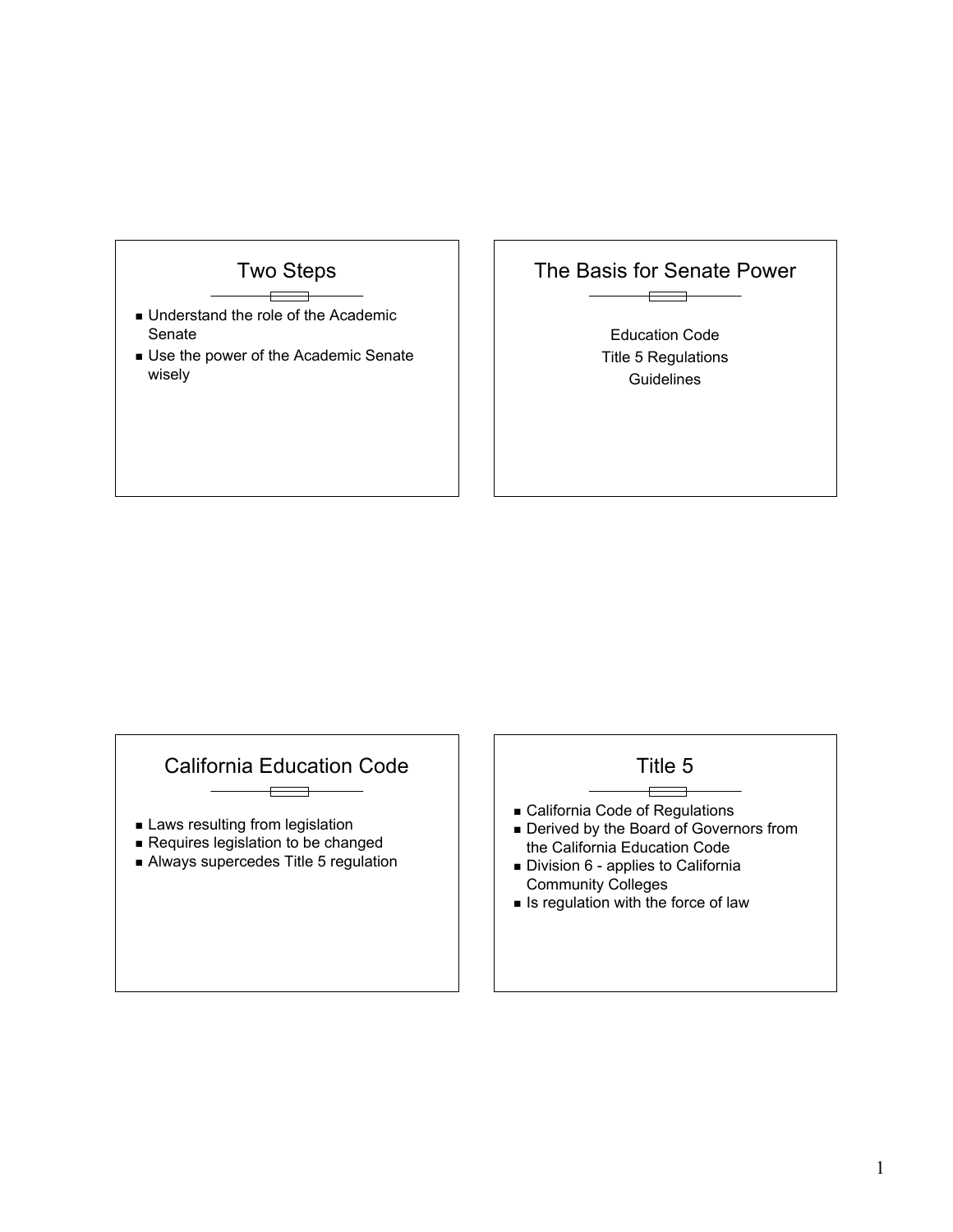## Academic Senates

Education Code Section 70902 (b)(7)

"The board of governors … ensure … the right of academic senates to assume primary responsibility for making recommendation in the areas of curriculum and academic standards."

## Academic Senates

#### Title 5 Section 53203

- (A) Governing Board shall adopt policies delegating authority and responsibility to its Academic Senate.
- (B) Policies in (A) shall be adopted through collegial consultation with the Academic Senate.
- (C) Guarantees the Academic Senate the right to meet with or appear before the board.

## Academic Senates

Title 5 Section 53200

- (B) Academic Senate means an organization whose primary function is to make recommendations with respect to academic and professional matters.
- (C) Academic and Professional matters means the following policy development and implementation matters:

#### Ten

 $\Box$ 

Title 5 Section 53200 (c)

- " Curriculum, including establishing
- prerequisites
- " Degree & Certificate Requirements
- **Grading Policies**
- Educational Program Development
- " Standards & Polices regarding Student Preparation and Success
- College governance structures, as related to faculty roles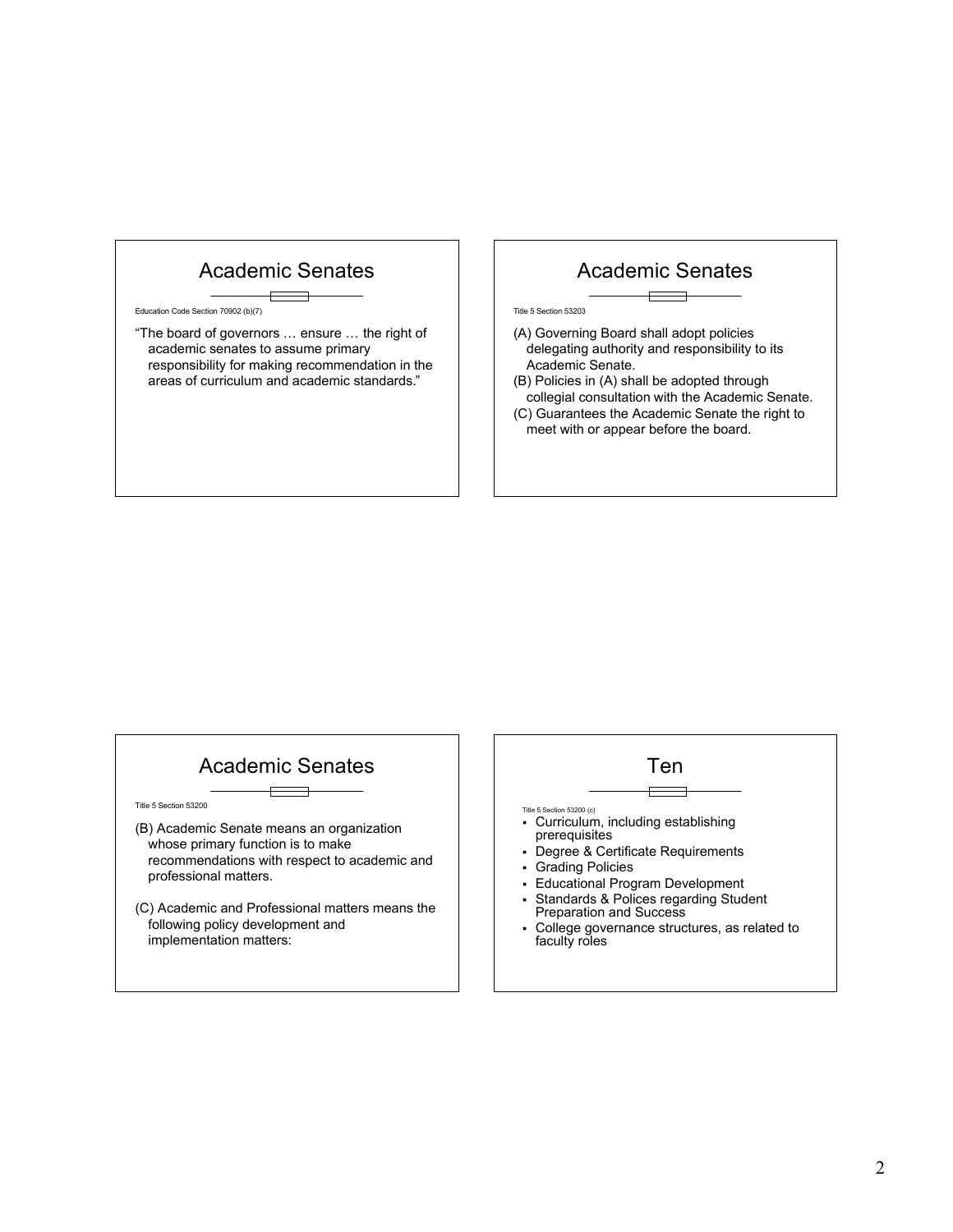



## Collegial Consultation

Title 5 Section 53200 (d)

- District Governing Board is required to consult collegially with the Academic Senate and develop policies on academic and professional matters through either or both:
- 1. Rely primarily upon the advice and judgment of the Academic Senate
- 2. Reach mutual agreement with the Academic Senate by written resolution, regulation, or policy

## Collegial Consultation

Title 5 Section 53200 (d)

- (D) Requires procedures for responding to Academic Senate recommendations that include:
- 1. When rely primarily, the recommendation of the Academic<br>Senate will normally be accepted, and only in exceptional<br>circumstances and for compelling reasons will they not be<br>accepted.<br>2. When mutual agreement and an agree
- 
- reached:<br> **Existing policy remains in effect except in cases of**<br>
legal liability or fiscal hardship<br> **Board may act after a good faith effort only for<br>
compelling legal, fiscal, or organizational reasons.**
-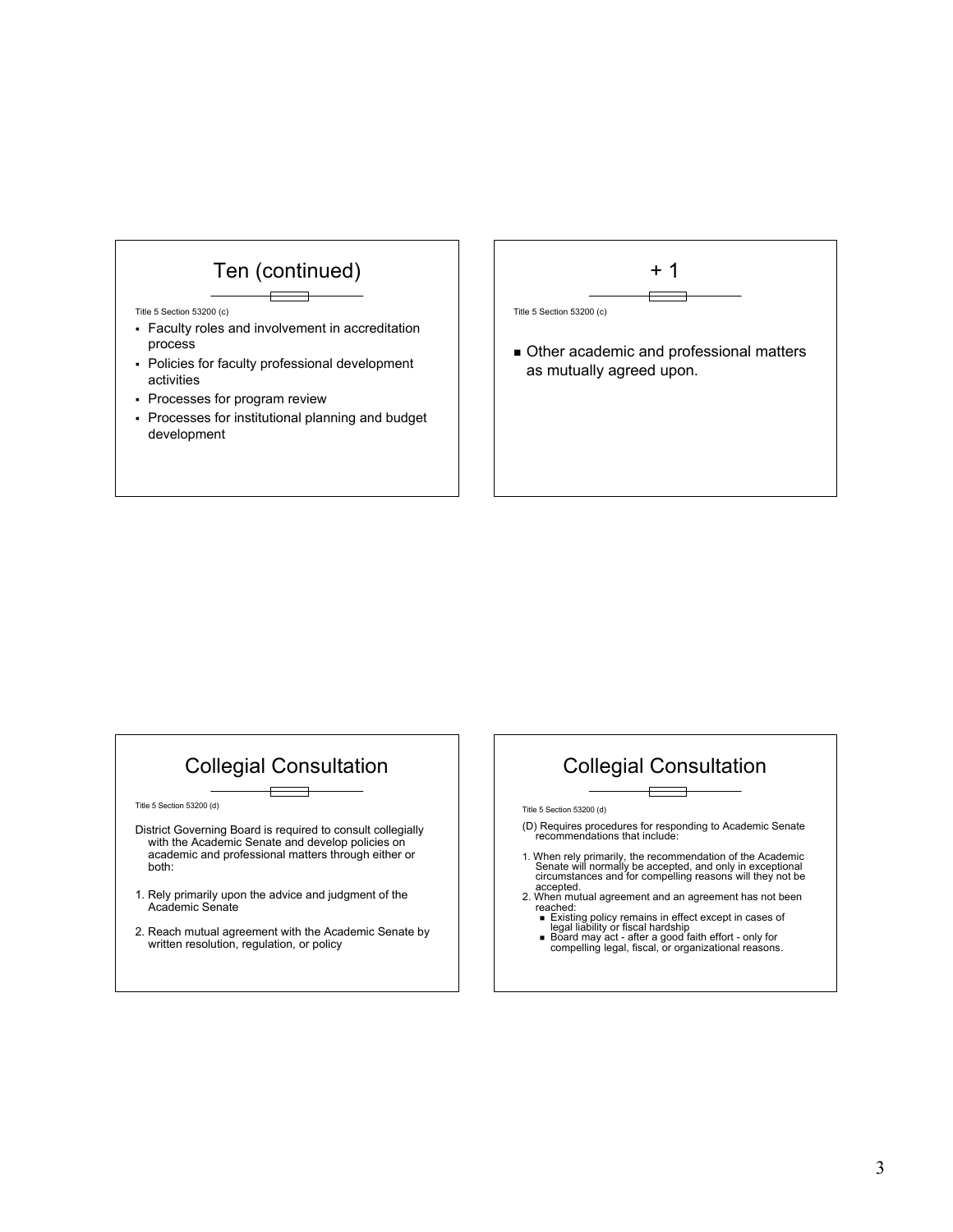## Compelling Reasons

These terms mean that … in instances where a recommendation is not accepted the reasons for the board's decision must be in writing and based on a clear and substantive rationale which puts the explanation for the decision in an accurate, appropriate, and relevant context.

*Participating Effectively in District and College Governance*

#### More Powers

Title 5 Section 53203

- (E) Academic Senate may assume responsibilities and perform functions as may be delegated by the Governing Board
- (F) Appointment of faculty members to college committees shall be made by the Academic Senate - requires consultation with CEO or designee

## **More Powers**

Education Code Section 87359 (b) Waiver of Minimum Qualifications and Equivalency

Education Code Section 87360 (b) Hiring Criteria, Policies, and Procedures

Education Code Section 87458 (a) Administrative Retreat Rights

Education Code Section 87615 (b) Minimum Degree Requirements

## Faculty Association

Education Code Section 87610.1 (a)

Tenure Evaluation Procedures

"The faculty's exclusive representative shall consult with the academic senate prior to engaging in collective bargaining regarding those procedures."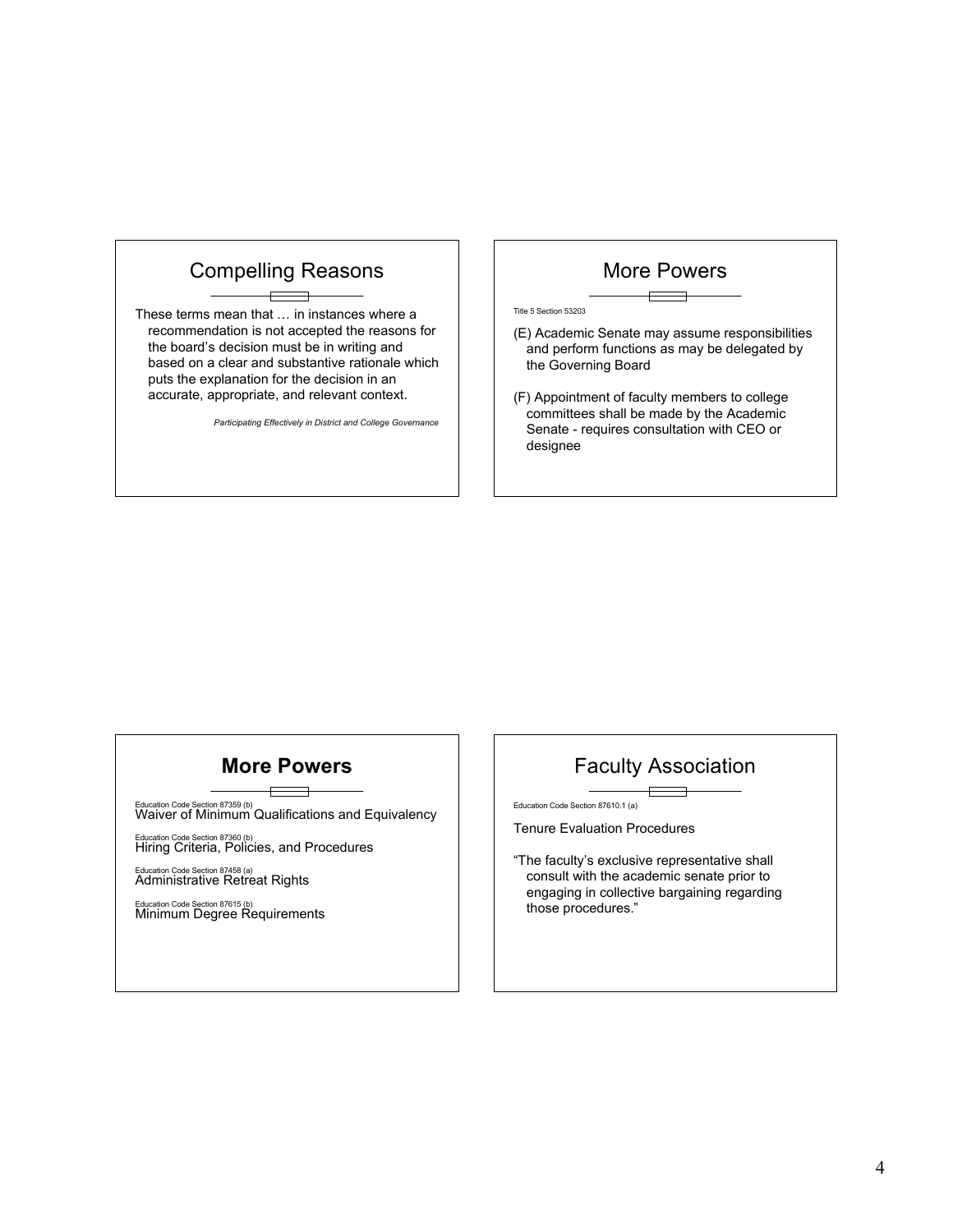## Faculty Association

Education Code Section 87663 (f) Evaluation Procedures - Association shall consult with Senate

Education Code Section 87743.2 Faculty Service Areas - Association shall consult with Senate

## Everyone Else (almost)

Education Code 70902 (b)(7)

"The board of governors … ensure … staff, and students the opportunity to express their opinions at the campus level, to ensure that these opinions are given every reasonable consideration, to ensure the right to participate effectively in district and college governance…"

## **Students**

Title 5 Section 51023.7(a)

- The governing board shall adopt policies procedures that provide students the opportunity to participate effectively in district and college governance.
- " Grading policies
- Codes of student conduct
- " Academic disciplinary policies
- **Curriculum development**

## **Students**

Title 5 Section 51023.7(a)

- Course/program initiation or elimination
- Processes for institutional planning and budget development
- " Standards and policies regarding student preparation and success
- Student services planning and development
- Student fees
- . Any other district or college policy... that will have a significant effect on students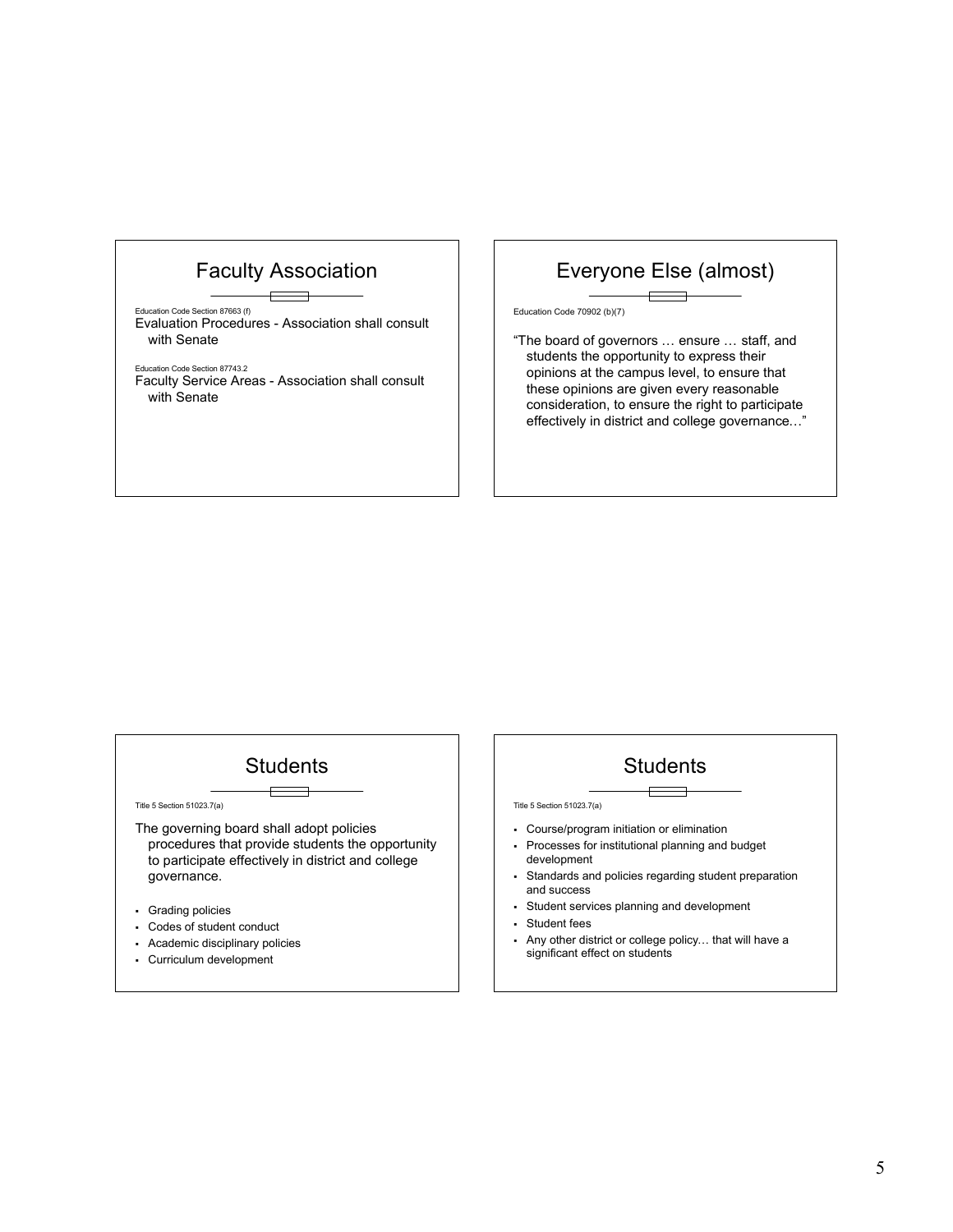## Classified Staff

#### Title 5 Section 51023.5(a)

The governing board shall adopt policies and procedures that provide district and college staff the opportunity to participate effectively in district and college governance.

## Management

 $\blacksquare$  Title 5 is silent

## **Resources**

- **Empowering Local Senates: Roles and** Responsibilities of and Strategies for an Effective Senate
- ! Participating Effectively in District and College **Governance**
- ! Academic Senate Website: www.asccc.org
- ! Me: mwlieu@asccc.org

## Technical Assistance

- **.** Jointly conducted by the Academic Senate and the Community College League of **California**
- **E** Level 1: Information Presentation
- **Level 2: Advisory Assistance**
- **E** Level 3: Issue Resolution
- **E** Special Workshops and Presentations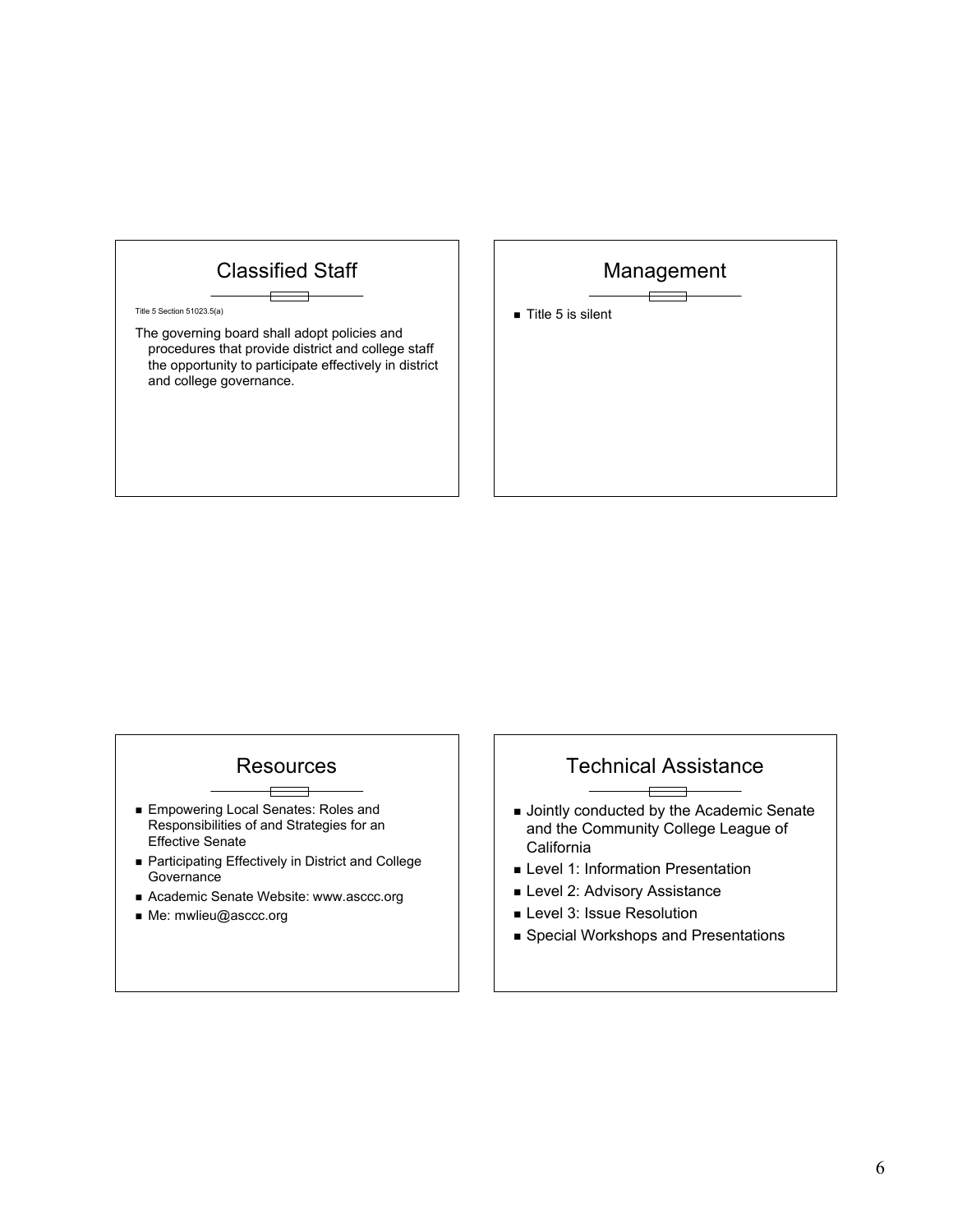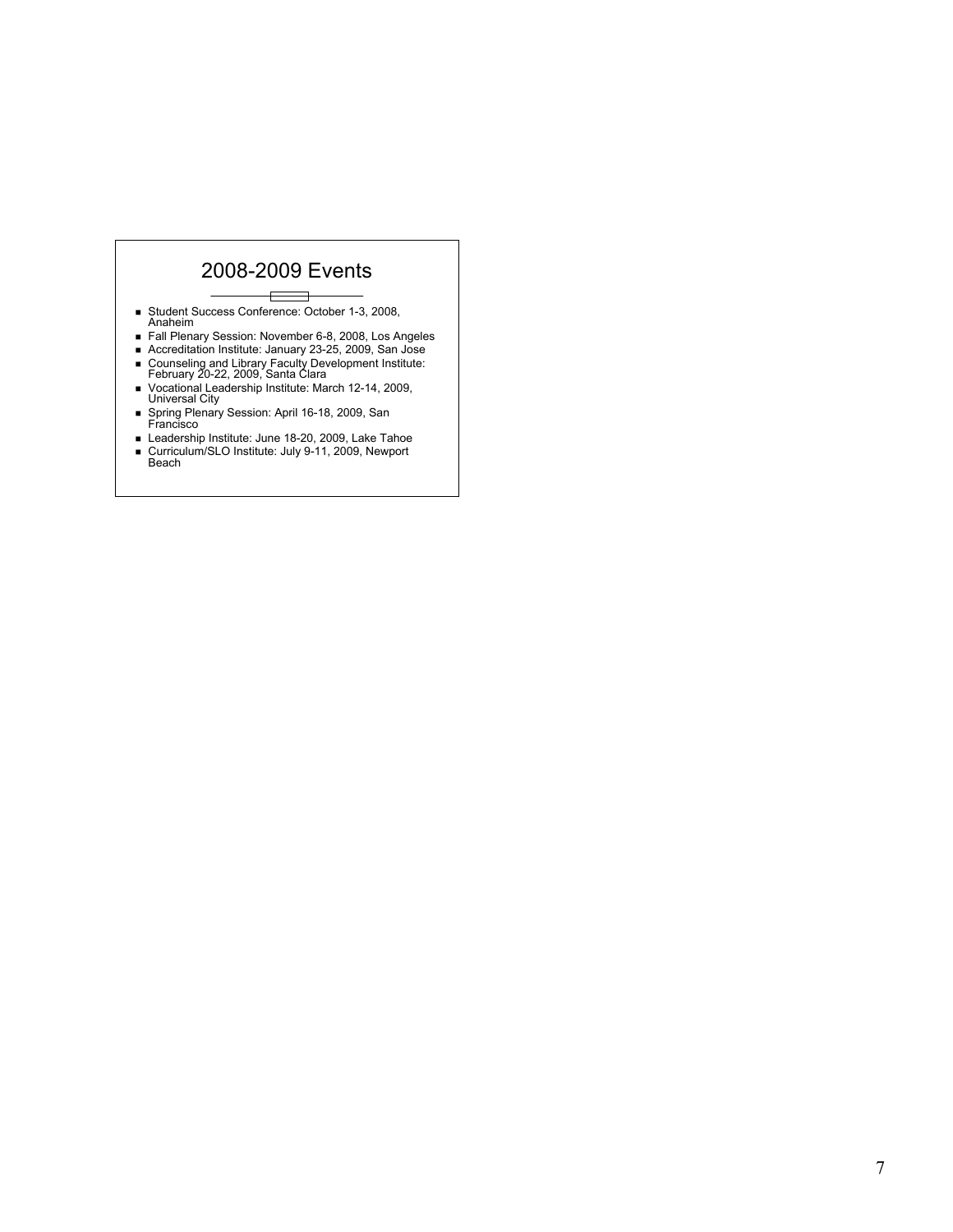Appendix 2 - Budget analysis (slight modifications were made to the original to include herein)

| <b>District</b><br><b>Account #</b> | <b>Department</b>               | 2009-10<br><b>Budgeted</b> | 2009-10<br><b>Actuals</b> | 2009-10<br><b>Remaining Ba Budgeted</b> | 2010-11                    | 2010-11<br><b>Actuals</b> | 2010-11<br><b>Remaining I Budgeted</b> | 2011-12                              |
|-------------------------------------|---------------------------------|----------------------------|---------------------------|-----------------------------------------|----------------------------|---------------------------|----------------------------------------|--------------------------------------|
| 50000                               | <b>District Operations</b>      | 251,633                    | 27,710                    | 223,922                                 | 675,345                    | $-398,374$                | 1,073,719                              | 469,973<br>Plus a balance of 795,000 |
| 51100                               | Chancellor's Office             | 725,178                    | 829,405                   | $-124,182$                              | 858,768                    | 727,298                   | 111,570                                | 887,389                              |
| 51200                               | <b>Board of Trustees</b>        | 369,435                    | 333,471                   | 35,963                                  | 383,776                    | 351,619                   | 32,156                                 | 399,724                              |
| 52200                               | Public Affairs/Gov Rel          | 372,711                    | 319,014                   | 50,534                                  | 332,290                    | 339,864                   | $-8,943$                               | 107,051                              |
| 52300                               | Communications                  | 214,057                    | 218,830                   | $-4,773$                                | 227,192                    | 228,599                   | $-1,407$                               | 232,256                              |
| 52500                               | Publications                    | 574,835                    | 522,242                   | 46,091                                  | 596,350                    | 408,235                   | 171,915                                | 587,986                              |
| 52600                               | <b>Graphic Communications</b>   | 731,482                    | 565,909                   | 165,572                                 | 460,758                    | 431,727                   | w/202,169 Enc<br>29,024                | 457,423                              |
| 53110                               | Human Resources                 | 1,555,323                  | 1,453,984                 | 101,078                                 | 1,463,292                  | 1,551,623                 | $-88,331$                              | 1,526,806                            |
| 53210                               | Ctr for Trade Dev               | 19,408                     | 57,201                    | $-37,793$                               | 76,413                     | 63,506                    | 12,906                                 | 12,621                               |
| 53220                               | Women in Business Ctr           | 54,593                     | 33,045                    | 21,547                                  | 19,798                     | 80,677                    | $-60,879$                              | 32,888                               |
| 53305                               | <b>Educational Services Off</b> | 284,253                    | 324,010                   | $-39,757$                               | 333,113                    | 274,771                   | 58,341                                 | 269,575                              |
| 53315                               | <b>Center for Excellence</b>    | 35,426                     | 50,589                    | $-15,163$                               | 37,001                     | $\mathbf 0$               | 37,001<br><b>Removed from Budget</b>   |                                      |
| 53330                               | Digital Media Ctr               | 459,308                    | 386,875                   | 71,757                                  | 418,378                    | 409,611                   | 8,716                                  | 468,322                              |
| 53340                               | Research                        | 263,681                    | 249,267                   | 14,413                                  | 243,114                    | 251,215                   | $-8,101$                               | 247,157                              |
| 53345                               | <b>Resource Development</b>     | 311,805                    | 273,686                   | 38,118                                  | 304,950                    | 279,441                   | 25,508                                 | 263,773                              |
| 53355                               | Workplace Learning Res Ctr      | 77,131                     | 144,863                   | $-67,732$                               | <b>Removed from Budget</b> |                           |                                        |                                      |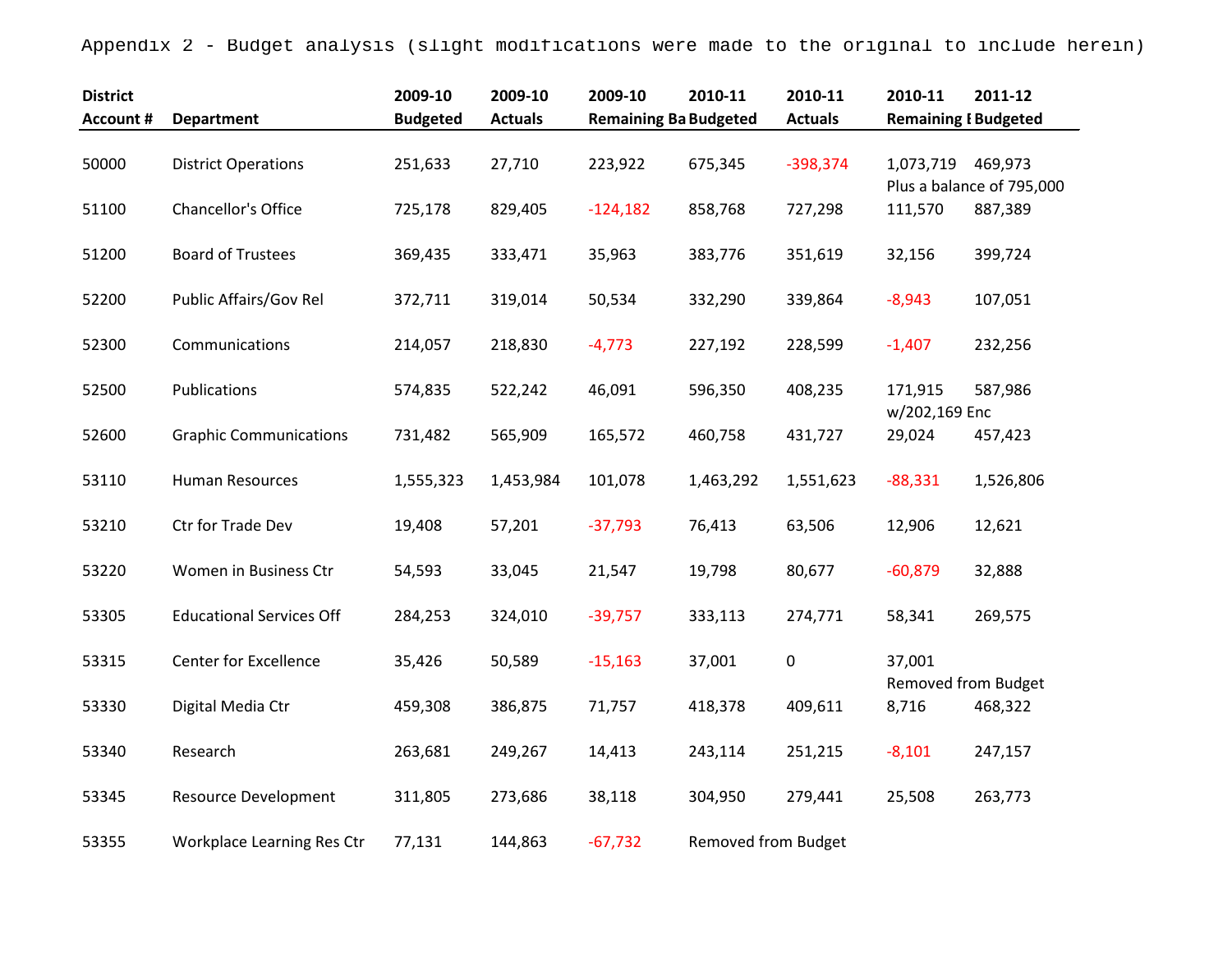| 53360 | <b>Corporate Training Institute</b>    | No Budget Item |           |            | 0         | 73,954    | $-73,954$ | 61,544    |
|-------|----------------------------------------|----------------|-----------|------------|-----------|-----------|-----------|-----------|
| 53410 | <b>Small Business Dev Ctr</b>          | 150,304        | 144,880   | 5,423      | 45,037    | 76,463    | $-31,426$ | 75,485    |
| 54111 | <b>Business Operations' Office</b>     | 1,291,875      | 1,414,940 | $-123,065$ | 1,194,210 | 1,108,016 | 68,796    | 1,258,504 |
| 54129 | Cashier's Office                       | 35,000         | 111,285   | $-76,285$  | 143,047   | 102,977   | 40,069    | 119,908   |
| 54131 | <b>Facility Planning Office</b>        | 393,381        | 255,732   | 137,176    | 545,387   | 294,135   | 248,416   | 402,977   |
| 54132 | <b>Construction &amp; Support Serv</b> | 373,152        | 364,756   | 8,329      | 373,566   | 370,785   | 2,780     | 379,355   |
| 54133 | <b>Maintenance &amp; Operations</b>    | 543,632        | 417,356   | 126,248    | 594,378   | 380,916   | 210,731   | 617,455   |
| 54141 | Information Tech Services Off          | 3,640,920      | 2,604,207 | 1,034,265  | 4,229,999 | 3,466,092 | 641,201   | 4,298,702 |
| 54142 | Academic Support-SAC                   | 36,332         | 34,902    | 1,396      | 137,582   | 43,682    | 93,899    | 137,582   |
| 54143 | <b>Academic Support-SCC</b>            | 8,971          | 116,549   | $-107,593$ | 64,395    | 56,920    | 7,458     | 64,395    |
| 54144 | <b>Applications Systems</b>            | 1,787,976      | 1,659,453 | 128,522    | 1,845,608 | 1,688,979 | 151,638   | 1,860,828 |
| 54145 | Networking                             | 960,127        | 791,781   | 165,164    | 872,664   | 797,100   | 75,212    | 883,220   |
| 54146 | <b>District Wide Technology</b>        | 859,376        | 1,149,129 | $-289,753$ | 117,676   | 93,188    | 22,742    | 117,676   |
| 54151 | Purchasing                             | 530,479        | 520,343   | 9,671      | 546,427   | 436,539   | 109,887   | 561,475   |
| 54152 | Mailroom                               | 759,058        | 754,477   | 4,580      | 752,345   | 447,491   | 304,853   | 770,142   |
| 54153 | Warehouse                              | 274,339        | 262,848   | 11,357     | 273,026   | 267,545   | 5,480     | 277,950   |
| 54161 | Safety & Security Off                  | 361,661        | 208,228   | 150,497    | 251,715   | 219,445   | 30,960    | 254,785   |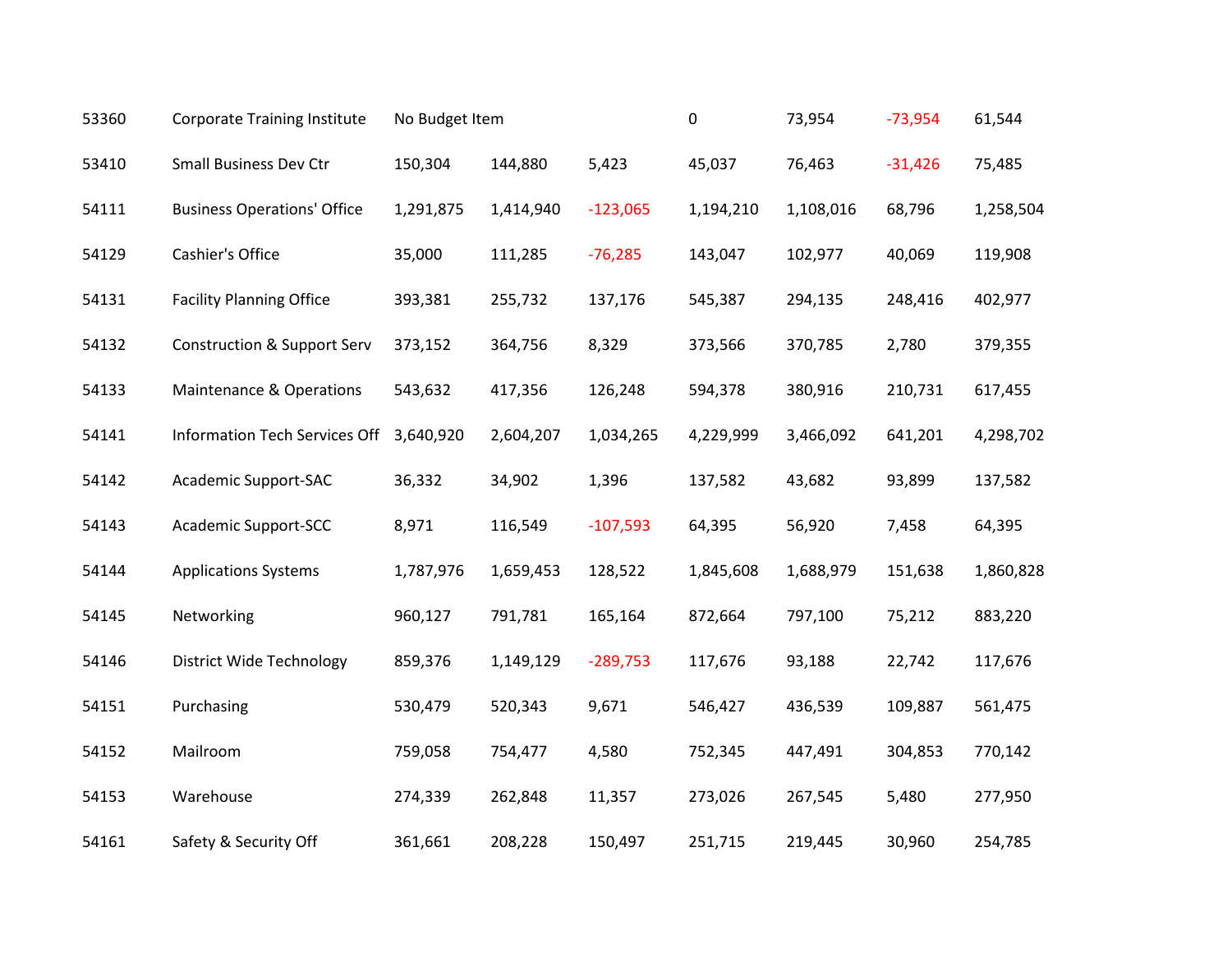| 54162                     | Environ Safety & Emer Services 231,102 |            | 178,729    | 52,186    | 231,086    | 81,730     | 148,910   | 235,943    |
|---------------------------|----------------------------------------|------------|------------|-----------|------------|------------|-----------|------------|
| 54211                     | <b>Fiscal Services Off</b>             | 470,654    | 463,397    | 7,256     | 559,762    | 455,784    | 103,977   | 532,929    |
| 54212                     | Accounting                             | 951,153    | 925,207    | 25,945    | 1,046,946  | 865,645    | 181,300   | 864,394    |
| 54213                     | <b>Accounts Payable</b>                | 537,200    | 520,286    | 16,913    | 538,040    | 533,677    | 4,362     | 548,706    |
| 54215                     | Payroll                                | 636,024    | 515,890    | 120,133   | 642,157    | 530,780    | 111,290   | 657,462    |
| 54216                     | <b>Project Management</b>              | 26,004     | 11,516     | 14,487    | 11,770     | 11,697     | 72        | 11,895     |
| <b>TOTAL ALL REVENUES</b> |                                        | $-63,375$  | $-230,339$ | 166,964   | $-73,175$  | $-266,468$ | 193,293   | $-249,050$ |
|                           | <b>TOTAL ALL EXPENDITURES</b>          | 21,946,052 | 20,104,078 | 1,801,443 | 22,302,690 | 18,386,379 | 3,723,902 | 21,972,639 |
| <b>TOTAL NET</b>          |                                        | 21,882,677 | 19,873,739 | 1,968,408 | 22,229,515 | 18,119,911 | 3,917,196 | 21,723,589 |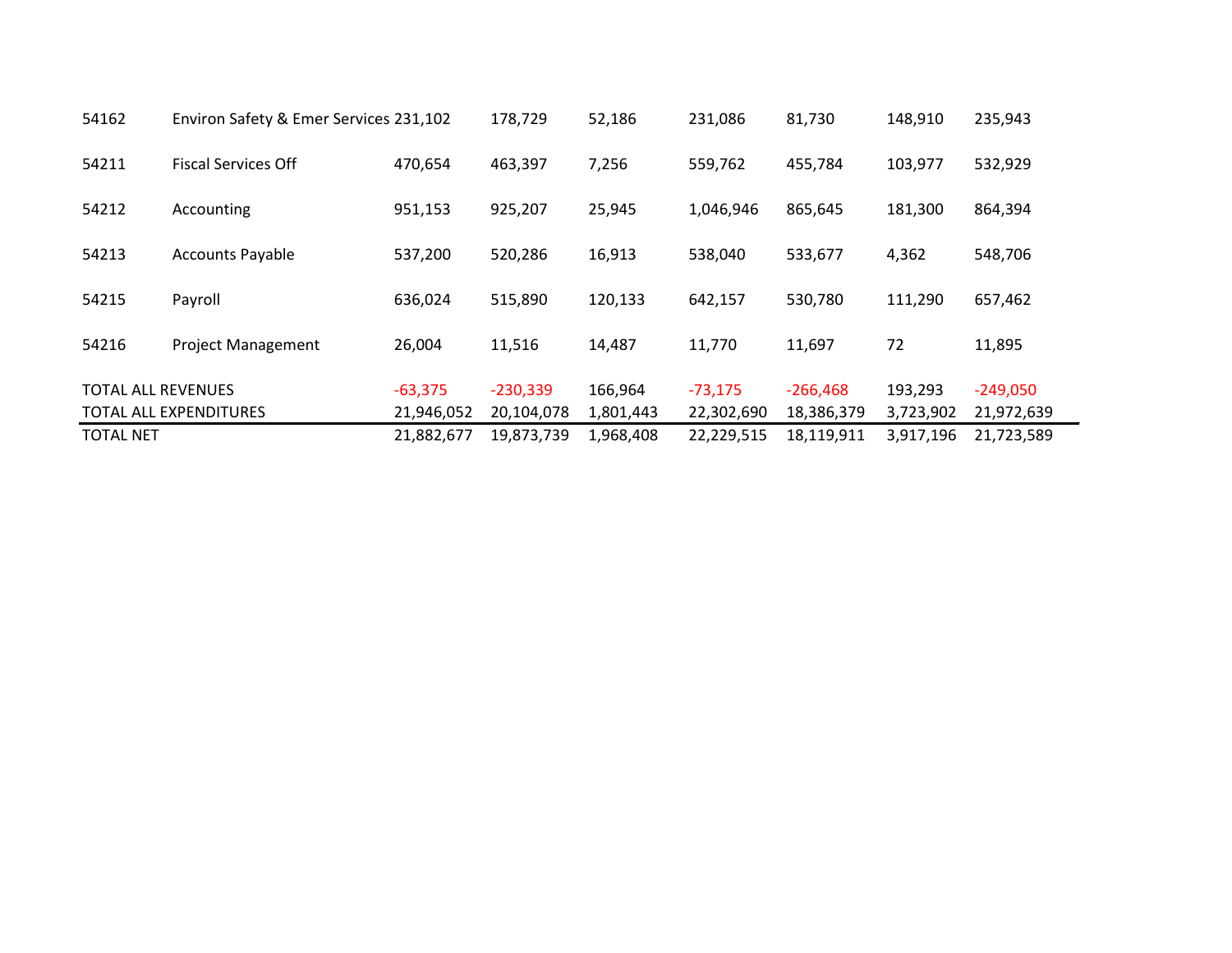| <b>SAC</b> |                                | 2009-10         | 2009-10   | 2009-10                      | 2010-11         | 2010-11   | 2010-11                     | 2011-12         |
|------------|--------------------------------|-----------------|-----------|------------------------------|-----------------|-----------|-----------------------------|-----------------|
|            | <b>Account # Department</b>    | <b>Budgeted</b> |           | <b>Actuals ining Balance</b> | <b>Budgeted</b> |           | <b>Actuals ning Balance</b> | <b>Budgeted</b> |
| 11400      | <b>Project Management</b>      | 376,319         | 34,838    | 341,480                      | 392,487         | 13,691    | 378,795                     | 3,906           |
| 14121      | Aux Serv Office                | 390,187         | 296,774   | 93,412                       | 300,620         | 288,359   | 12,260                      | 322,354         |
| 14129      | Cashier's Office               | 198,734         | 141,249   | 57,484                       | 128,761         | 162,128   | $-33,367$                   | 162,528         |
| 14141      | <b>Academic Suport-CEC</b>     | 63,477          | 61,976    | 1,500                        | 75,811          | 158,184   | $-82,373$                   | 141,037         |
| 14163      | Safety & Parking-SAC           | 283,799         | 630,893   | $-347,094$                   | 700,046         | 348,495   | 351,550                     | 441,385         |
| 15051      | Academic Affairs Off           | 1,732,896       | 887,952   | 844,943                      | 1,992,789       | 740,965   | 1,251,823                   | 1,427,229       |
| 15052      | Honors Program                 | 101,990         | 52,962    | 49,027                       | 85,314          | 52,672    | 32,641                      | 87,610          |
| 15105      | <b>Business Division Off</b>   | 421,348         | 418,142   | 3,205                        | 394,764         | 238,211   | 156,552                     | 369,876         |
| 15120      | <b>Business App &amp; Tech</b> | 547,994         | 454,702   | 93,291                       | 485,612         | 372,992   | 112,619                     | 306,658         |
| 15130      | <b>Business Seminars</b>       | 199,391         | 117,190   | 82,200                       | 154,629         | 115,046   | 39,582                      | 119,732         |
| 15135      | Computer Info Sys              | 363,157         | 102,870   | 260,286                      | 175,317         | 55,561    | 119,755                     | 37,139          |
| 15140      | <b>Computer Science</b>        | 438,213         | 620,980   | $-182,767$                   | 745,608         | 719,748   | 25,859                      | 716,692         |
| 15150      | Engineering                    | 397,015         | 344,749   | 52,265                       | 395,391         | 342,385   | 53,005                      | 358,673         |
| 15165      | Management                     | 417,984         | 252,759   | 165,224                      | 309,990         | 300,938   | 9,051                       | 304,990         |
| 15310      | Counseling                     | 1,461,471       | 1,347,015 | 113,907                      | 1,428,844       | 1,640,855 | $-212,021$                  | 1,542,911       |
| 15320      | <b>Counseling Instruction</b>  | 555,710         | 574,225   | $-18,515$                    | 563,718         | 563,970   | $-252$                      | 488,597         |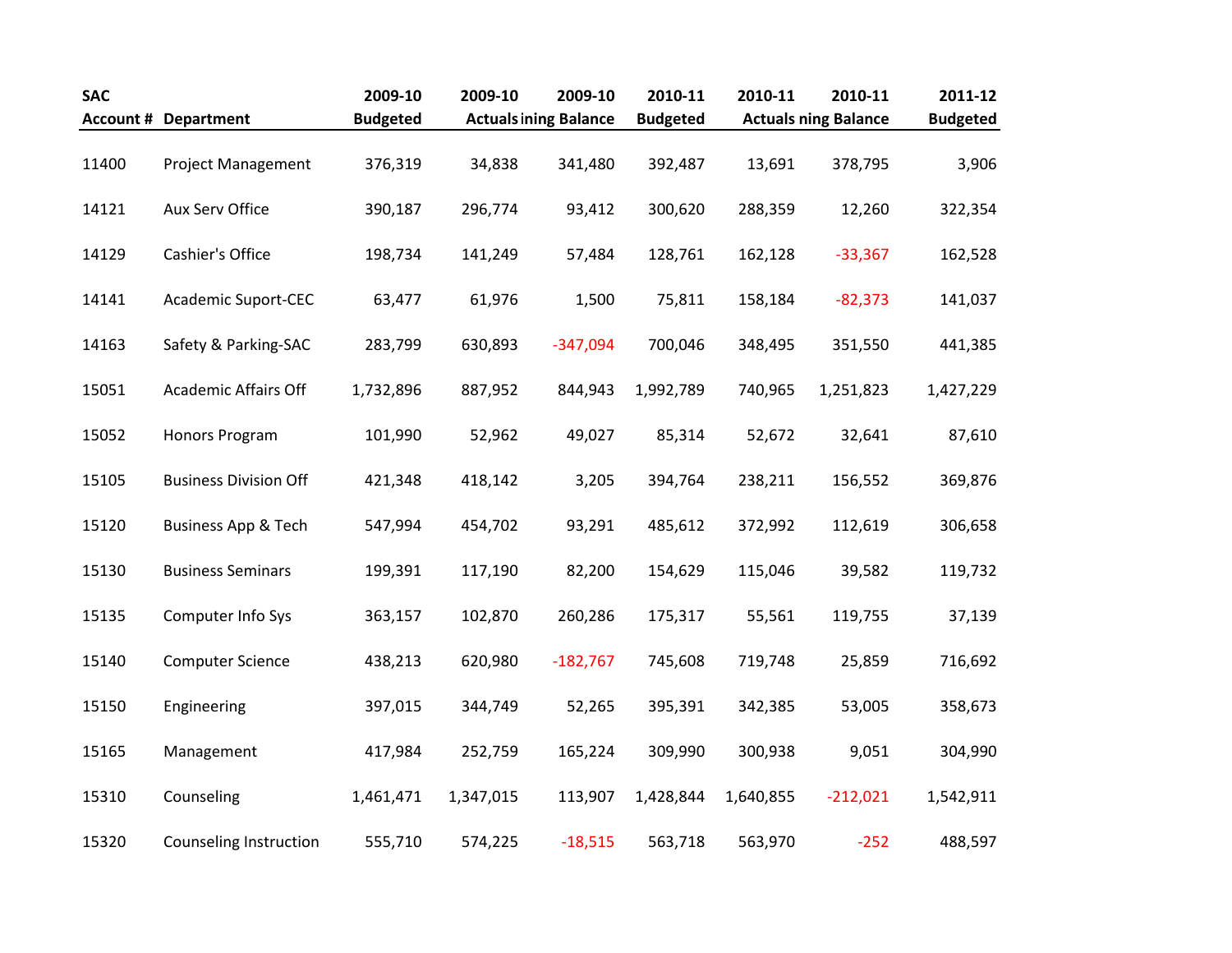| 15510            | Art                            | 929,804    | 1,043,209    | $-113,405$ | 931,659                          | 1,034,079    | $-102,420$                                            | 977,280      |
|------------------|--------------------------------|------------|--------------|------------|----------------------------------|--------------|-------------------------------------------------------|--------------|
| 15551            | <b>Broadcast Journalism</b>    | 178,810    | 3,748        | 175,061    | 158,619                          | 4,798        | 153,820                                               | 39,228       |
| 15552            | Televison (TV, Film, Vid)      | 243,262    | 298,642      | $-55,377$  | 247,099                          | 308,004      | $-60,905$                                             | 261,436      |
| 15620            | English                        | 2,197,470  | 2,299,822    | $-102,352$ | 2,349,944                        | 2,411,329    | $-61,385$                                             | 2,254,549    |
| 15655            | History                        | 646,674    | 654,333      | $-7,659$   | 661,132                          | 718,227      | $-57,095$                                             | 690,643      |
| 15660            | Philosophy                     | 266,823    | 312,029      | $-45,206$  | 263,138                          | 322,995      | $-59,857$                                             | 276,516      |
| 16410            | Biology                        | 1,088,386  | 1,289,381    | $-200,995$ | 1,090,865                        | 1,388,718    | $-297,835$                                            | 1,314,774    |
| 16640            | <b>Nursing</b>                 | 1,976,184  | 1,899,160    | 77,023     | 1,415,019                        | 1,831,987    | $-416,968$                                            | 1,686,911    |
| 17400            | Maintenance                    | 1,226,110  | 1,121,187    | 100,472    | 1,353,610                        | 1,145,701    | 206,932                                               | 1,266,440    |
| 17500            | Operations                     | 2,691,523  | 1,849,913    | 841,609    | 2,816,523                        | 1,896,176    | 920,346                                               | 2,942,848    |
| 18100            | Continuing Ed Div              | 3,029,441  | 2,960,417    | 68,899     | 3,198,555                        | 2,613,878    | 584,563                                               | 3,008,408    |
| 18200            | <b>SAC Cont Ed Instruction</b> | 8,510,340  | 7,561,689    | 946,257    | 7,973,856                        | 7,521,072    | 453,977                                               | 7,901,179    |
| 19410            | <b>Student Placement</b>       | 227,022    | 20,152       | 206,869    | 170,971                          | 35,956       | 135,014                                               | 92,279       |
| 19523            | Deaf & Hard of Hearing         | 115,483    | 198,398      | $-82,915$  | 104,354                          | 257,361      | $-153,007$                                            | 104,952      |
| 19570            | <b>Tutorial Center</b>         | 443,269    | 310,585      | 132,683    | 475,634                          | 294,816      | 180,817                                               | 388,292      |
| 19620            | School & Comm Partner          | 360,800    | 240,369      | 120,430    | 86,172                           | 219,531      | $-133,359$<br>Already overspent 21,217.79 by 10/31/11 | 28,232       |
|                  | <b>TOTAL ALL REVENUES</b>      | $-75,738$  | $-6,760,887$ | 6,685,149  | $-6,692,692$                     | $-5,830,156$ | $-862,535$                                            | $-7,110,231$ |
|                  | <b>TOTAL ALL EXPENDITURES</b>  | 76,779     | 72,324,158   |            | 4,412,787 76,715,334 71,829,412  |              | 4,864,826                                             | 77,219,840   |
| <b>TOTAL NET</b> |                                | 76,703,437 | 65,563,271   |            | 11,097,936 70,022,642 65,999,256 |              | 4,002,290                                             | 70,109,609   |